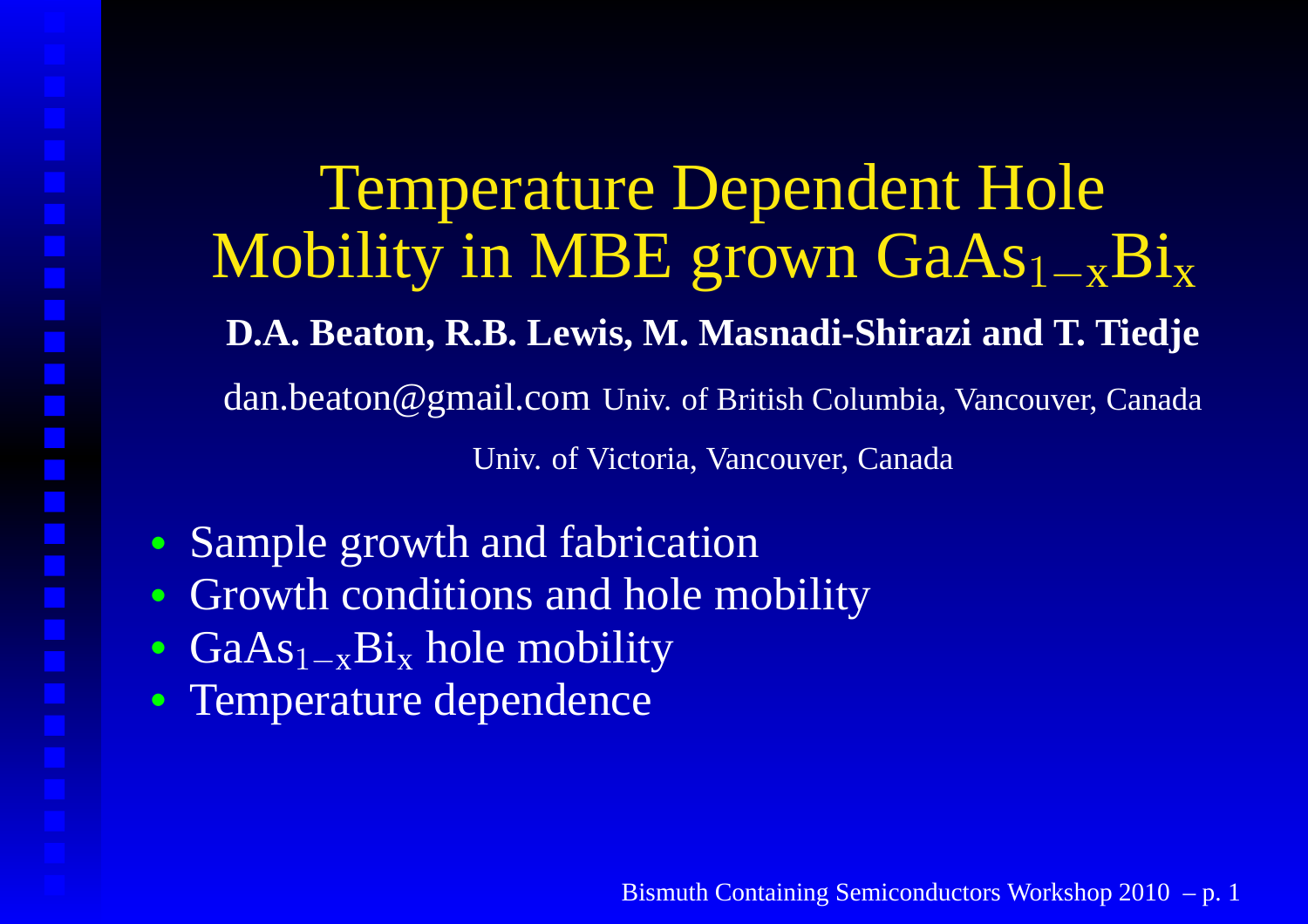## **N and Bi in GaAs**



- Nitrogen perturbs the conduction band andreduces electron mobility
- Expect Bismuth to perturb valence band andeffect hole mobility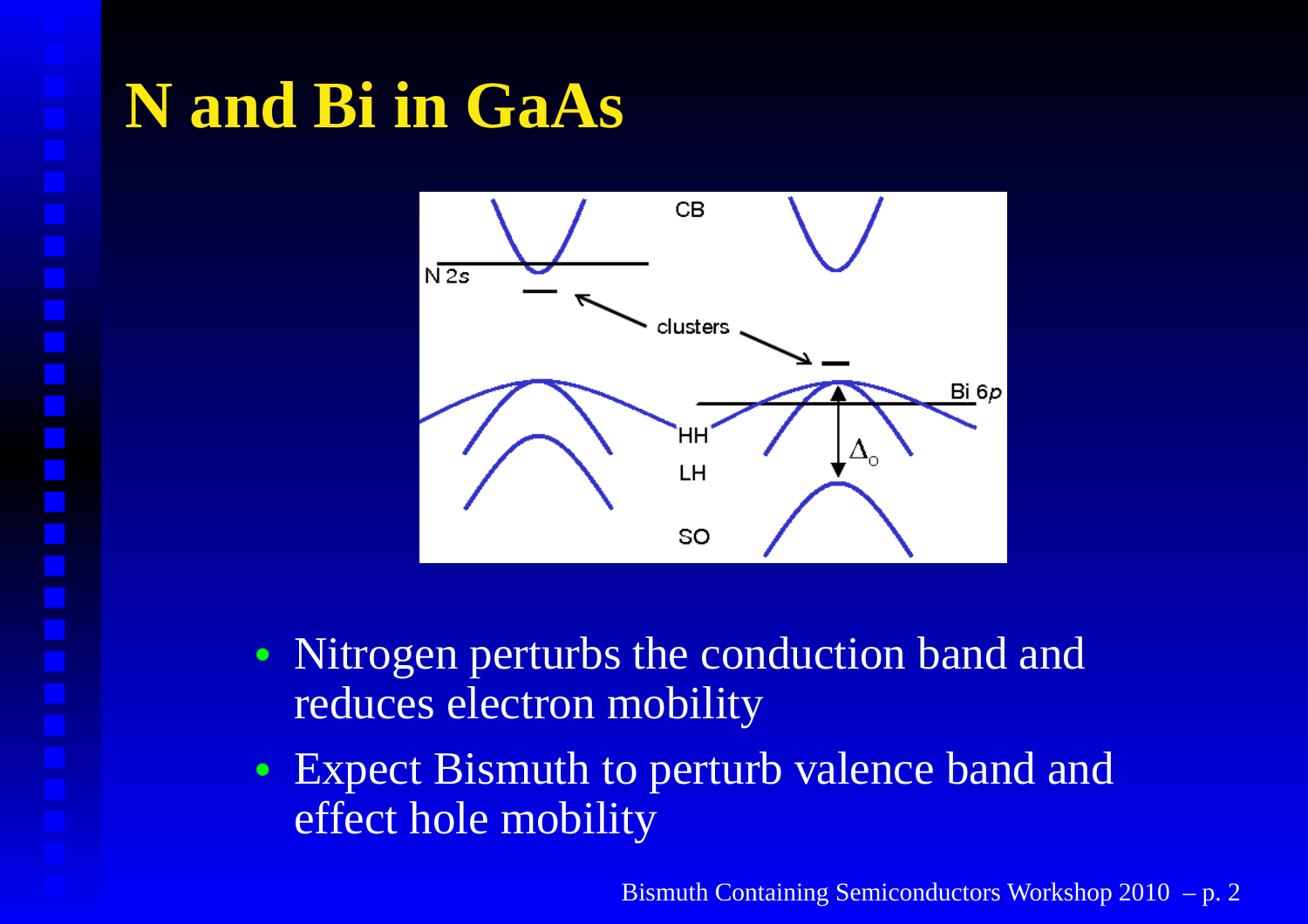# **MBE Growth of GaAs**1−**xBix**

#### GaAs buffer

- $\bullet$  T $_{grow} \simeq 580^\circ$  $^\circ{\rm C}$
- As:Ga ratio $\simeq 8$
- Growth rate  $\simeq 1~\mu\text{m/hr}$
- Ga BEP  $\simeq 2x10^{-7}$  Torr

### GaAsBi

- $\bullet$  T $_{grow} \simeq 350^\circ$  $^\circ \text{C}$
- Growth rate  $\simeq0.1~\mu\text{m/hr}$
- As:Ga ratio $\simeq 1-2.0$
- Bi BEP  $\simeq 5x10^{-10}$  Torr

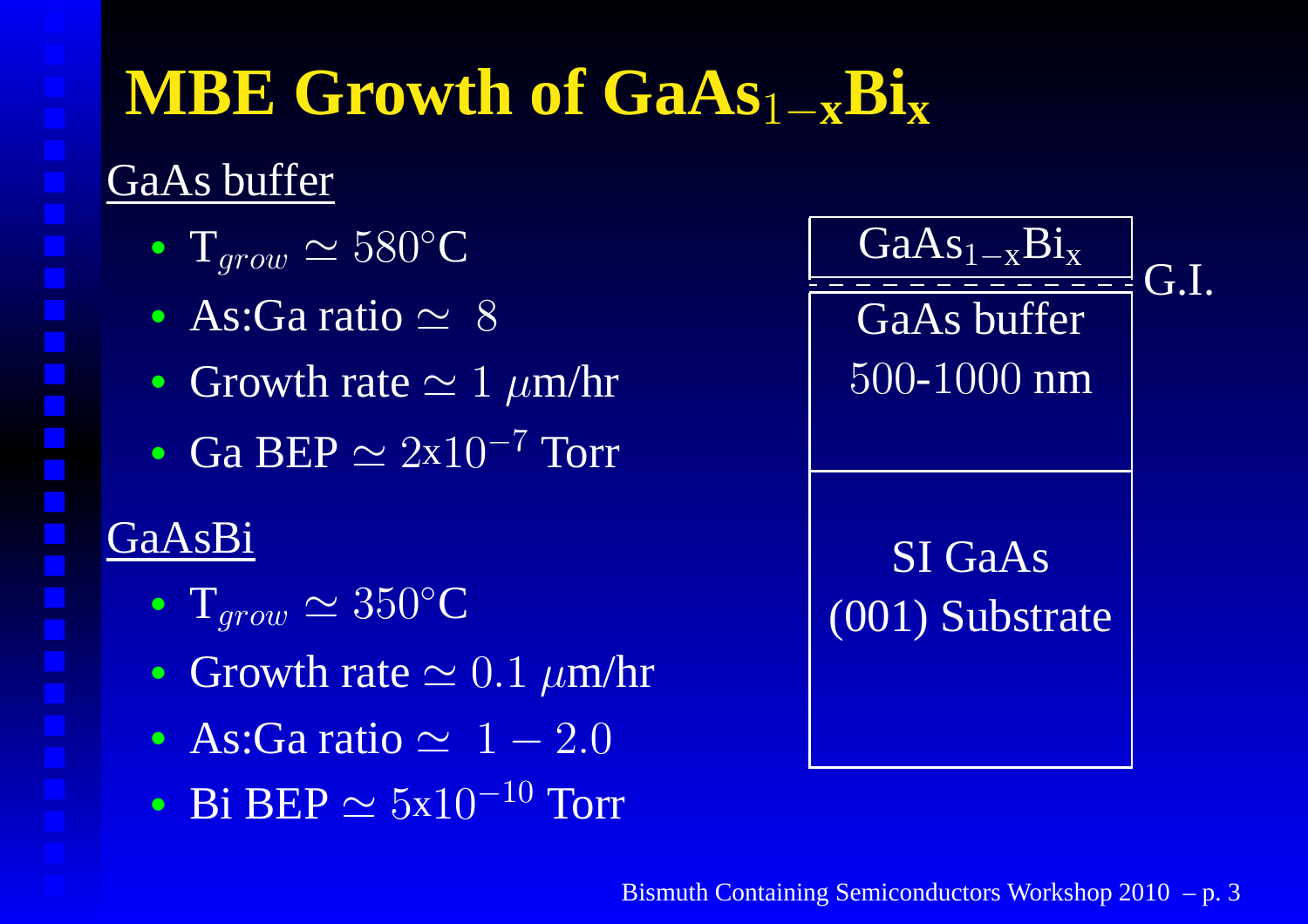# **MBE Growth**

- Effusion cells for Ga, Bi
- Valved two-zone crackerfor  $As<sub>2</sub>$
- Carbon dopant from $\rm {CBr_4}$  flow controlled gas source
- *In-situ*: Band gap thermometry, RHEED, Lightscattering



#### VG-80H MBEChamber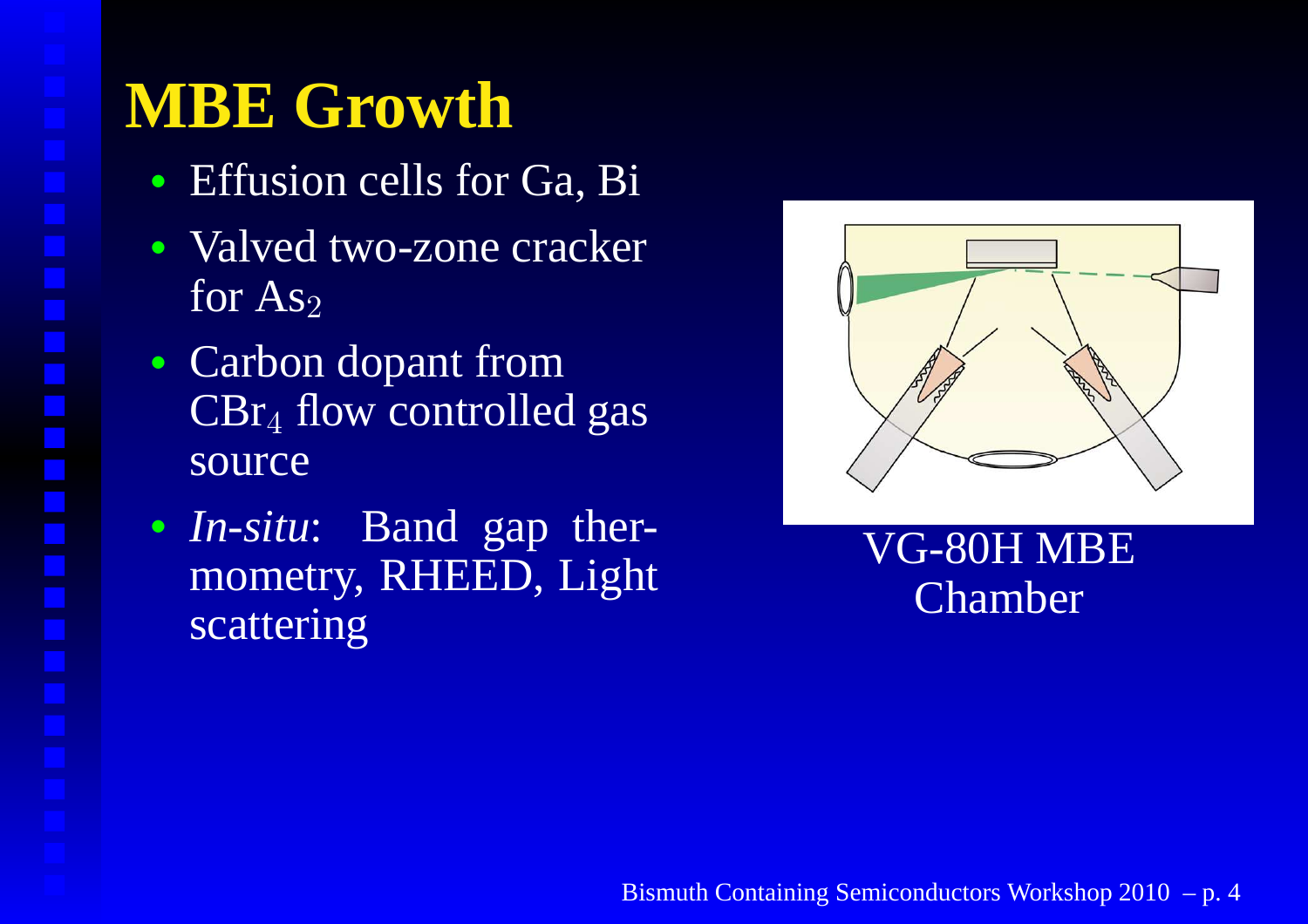## **Hall Measurements**

- Thicknesses 250 − $-1000$  nm
- Doping:  $8x10^{16} 2x10^{18}$ cm  $-3\,$
- Depletion widths=70-20nm
- $7 \times 7$  mm squares
- Ti/Pt/Au Ohmic contacts
- Van der Pauw method
- $B = 0.265 T$
- Temperatures of  $25\text{-}300\text{ K}$

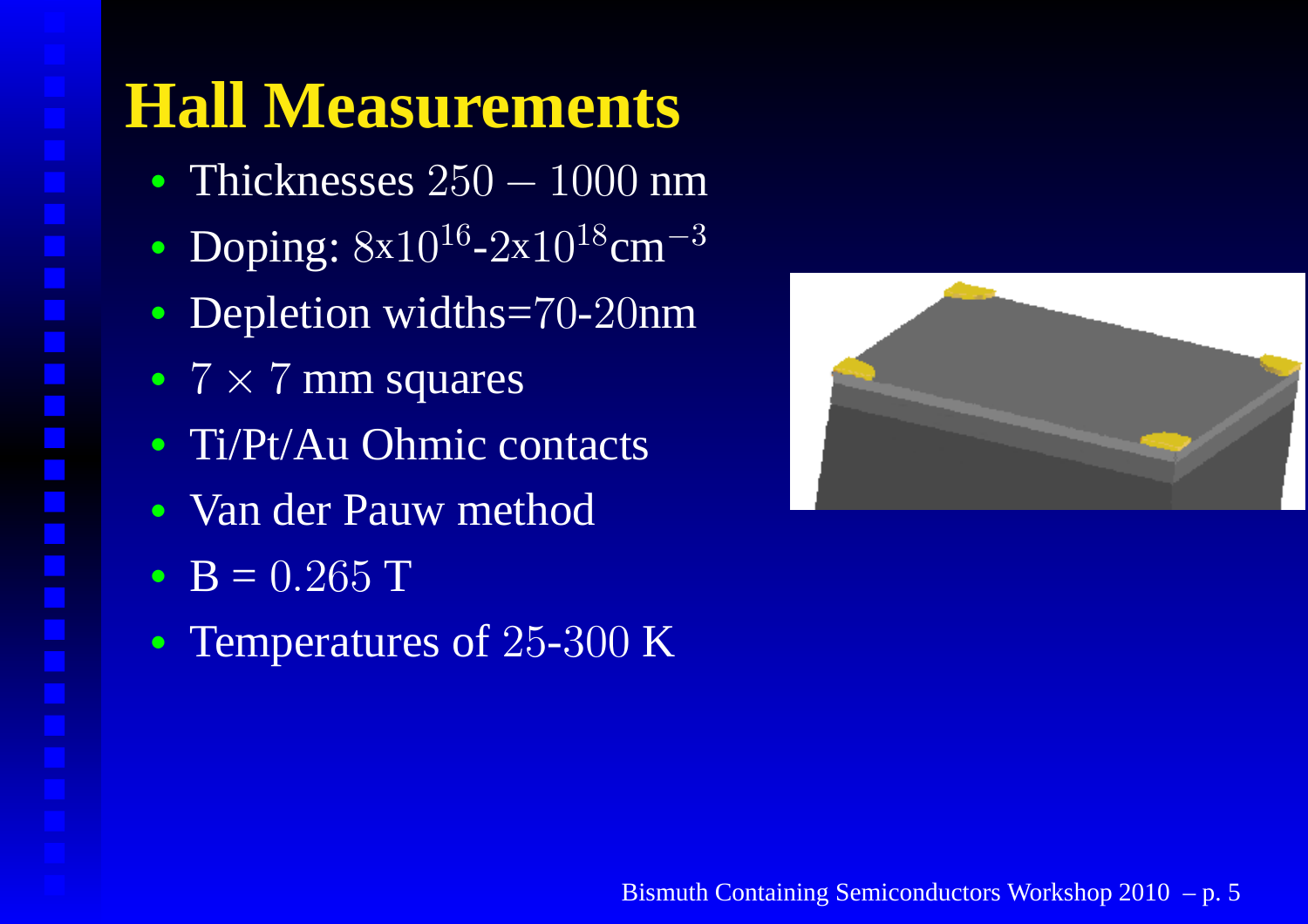# **Hole Mobility of p-GaAs**



• Low temperature growth of GaAs with Bisurfactant shows no reduction in hole mobility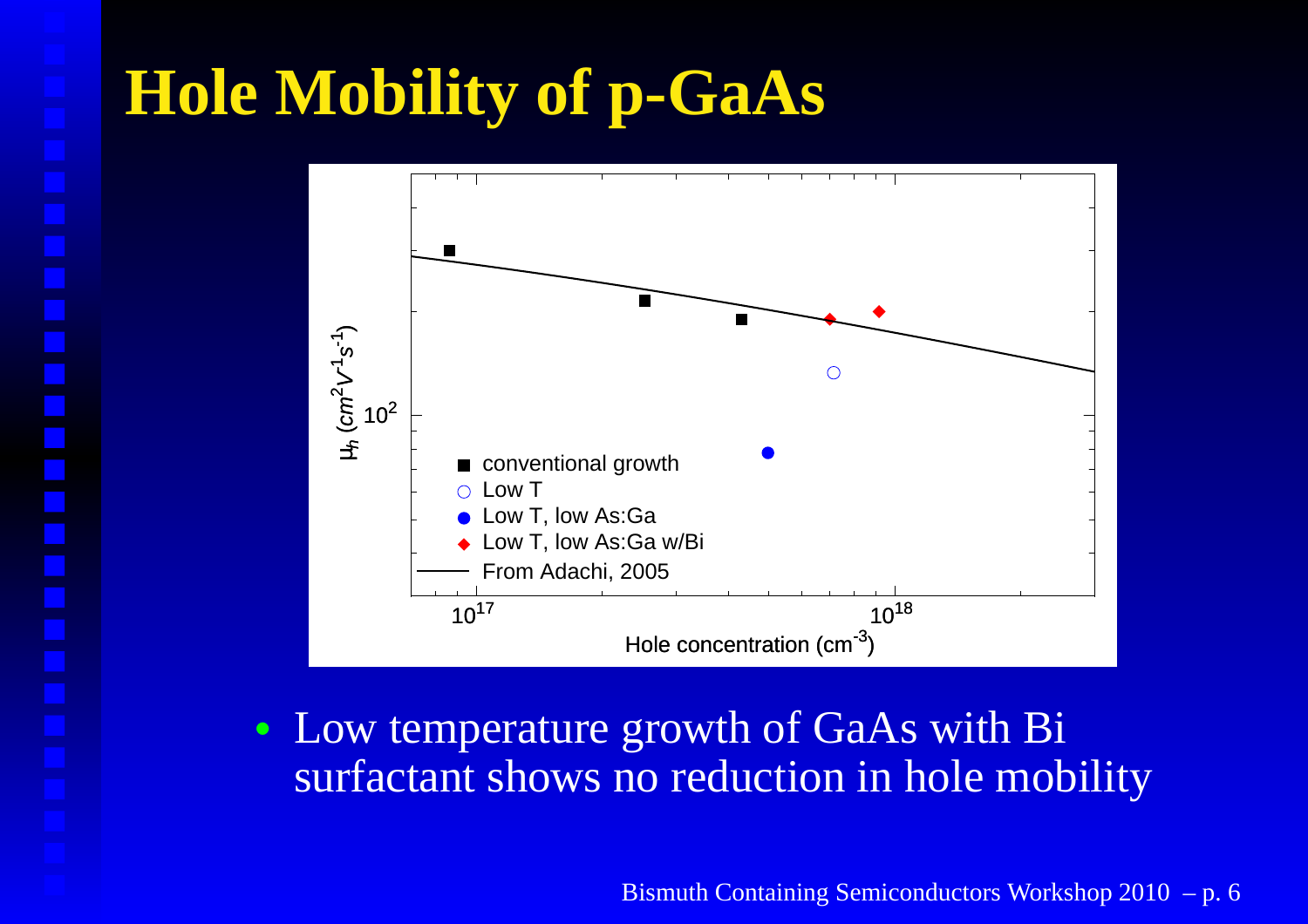# **Hole Mobility of p-GaAs**1−**xBix**



- Hole mobility decreases with increasing [Bi]
- Effect weaker than N incorporation on electronmobility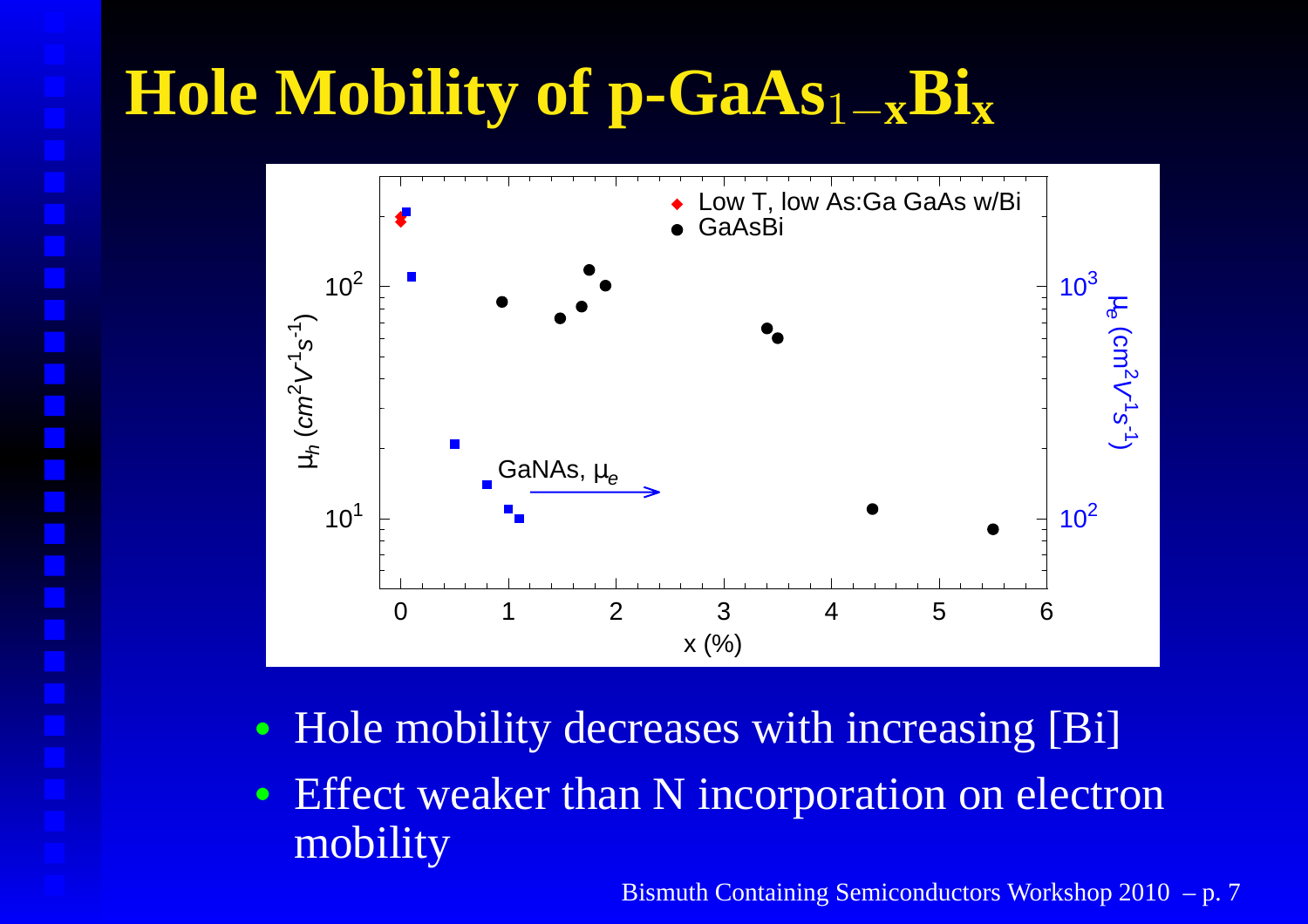# **Mobility Temp. Dep.**

• Contributions from phonons, ionized impuritiesand Bi incorporation

$$
\frac{1}{\mu} = \frac{1}{C_{\text{ph}} T^{1.5}} + \frac{T^{1.5}}{C_{\text{I}}} + \frac{1}{C_{\text{Bi}}}
$$

- Kinetic Theory; 1 $N_{\mathbf{Bi}}\sigma$  $=$   $\frac{v~m}{}$ ∗ $\frac{ {}^*C_{Bi}}{q}$
- Fahy *et al.* <sup>1</sup>  $^{\text{1}}$ ;  $\sigma=\frac{1}{16}$  $\frac{1}{16\pi}\left(\frac{m}{\hbar^2}\right)$ ∗ $\overline{\hbar^2}$  $\frac{\nu^*}{2}\Big)^2$  $\bigg(\frac{dE}{d\text{x}}$  $\frac{d\mathbf{z}}{d\mathbf{x}}$  $\bigg)^2$  $\overline{a}$ 6

a is GaAs lattice parameter,  $\frac{dE}{d\mathbf{x}}$  $\frac{d\mathbf{z}}{d\mathbf{x}}$ = <sup>8</sup>.<sup>8</sup> eV $\rightarrow \sigma = 2.0 \text{ nm}^2$ 

1 S. Fahy, A. Lindsay and E.P. O'Reilly, IEE Proc. Optoelectron. **151**, 352 (2004)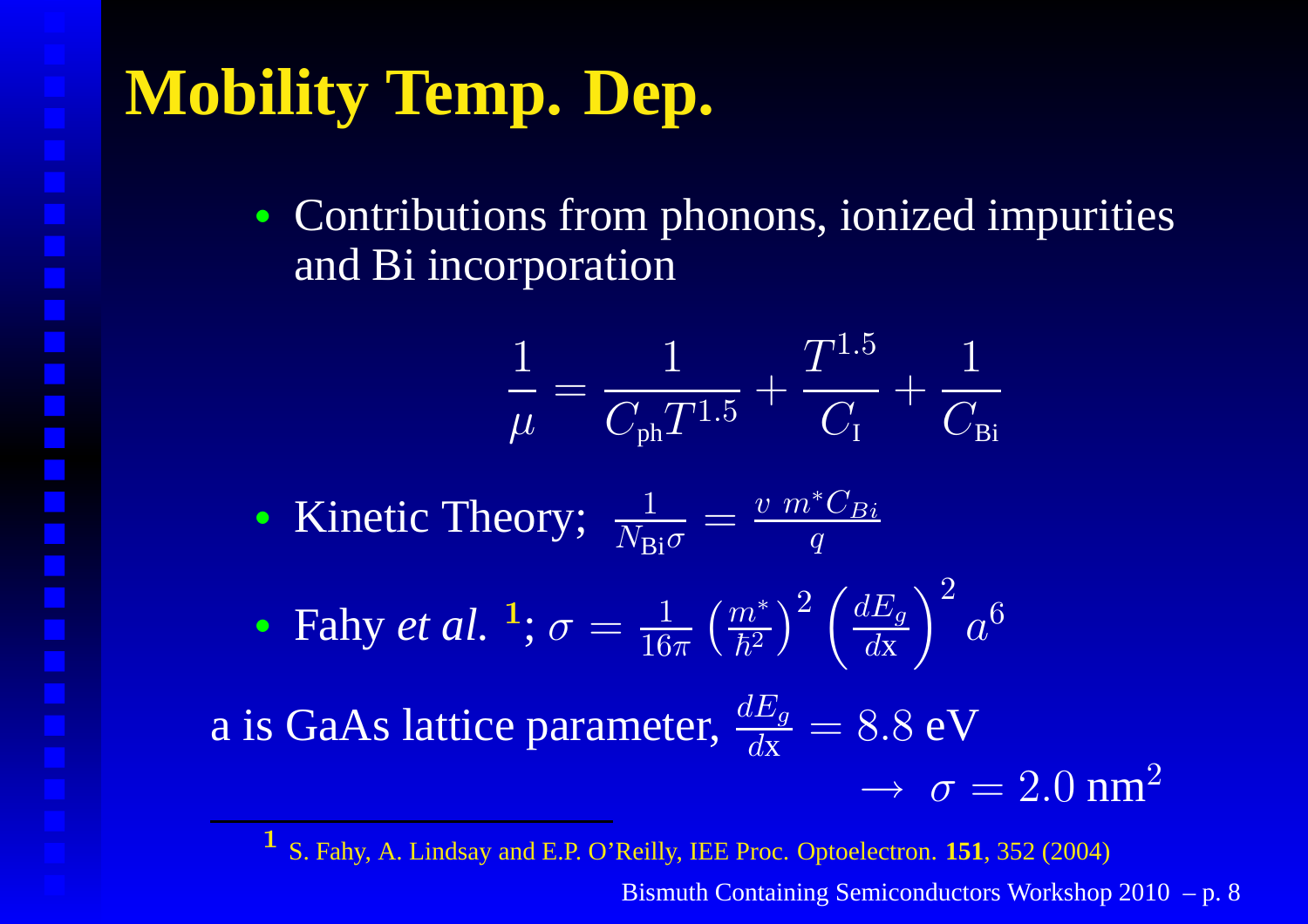# **Mobility Temp. Dep. in GaAs**

 $\mathrm{T}_{grow}=350^{\circ}\mathrm{C}$  ; As:Ga $\simeq2$  ; w/ Bi surfactant



- Bismide-like growth conditions,  $GaAs_{1-x}Bi_x$  $x=0$
- Will use  $C_{ph}$  from this sample for GaAs  $_{\mathrm{1-x}}\mathrm{Bi}_{\mathrm{x}}$ samplesBismuth Containing Semiconductors Workshop 2010 – p. 9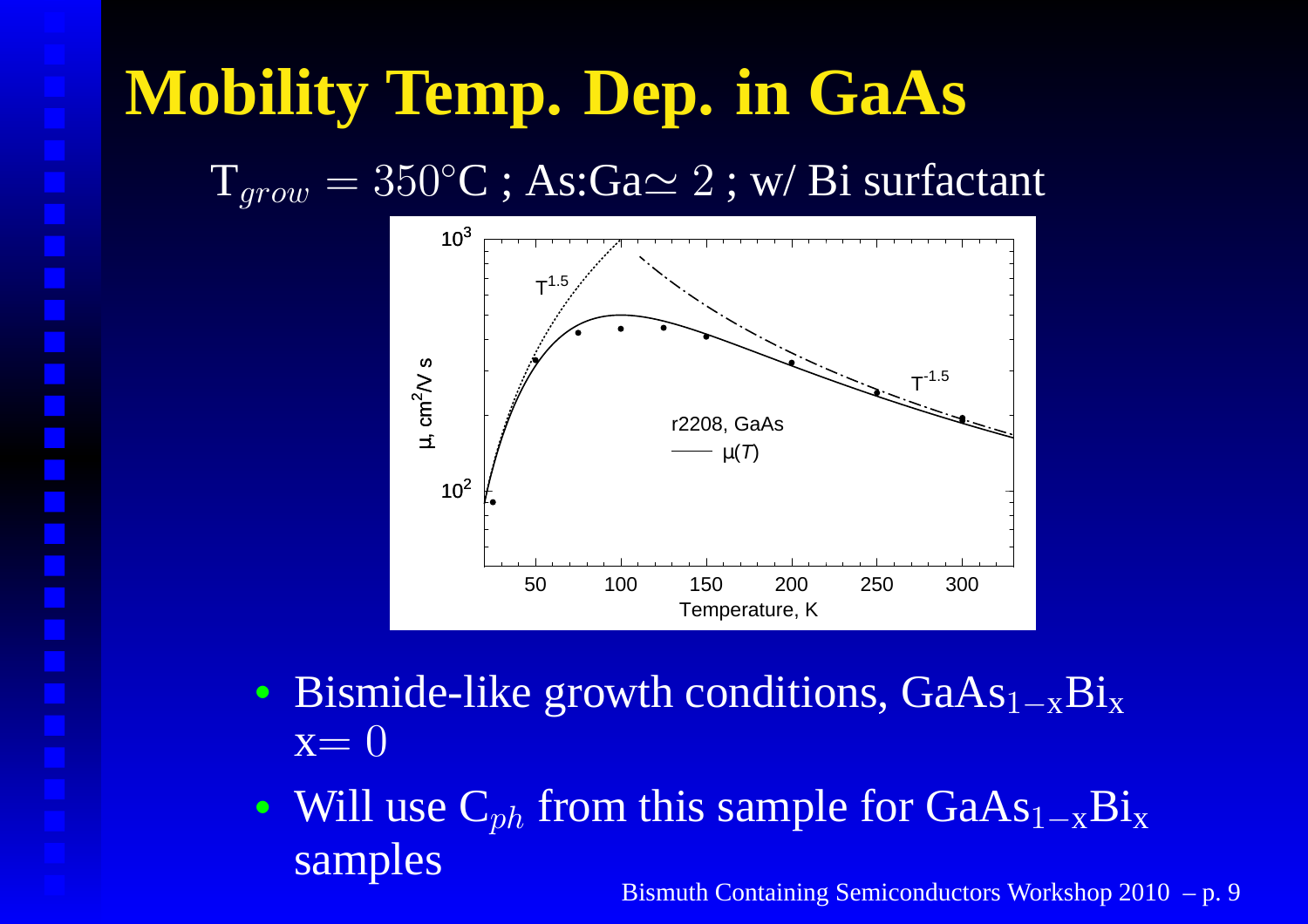### **Mobility Temp. Dep. in GaAs**1−**xBix**



• Increasing effect from  $C_{Bi}$  with increasing [Bi]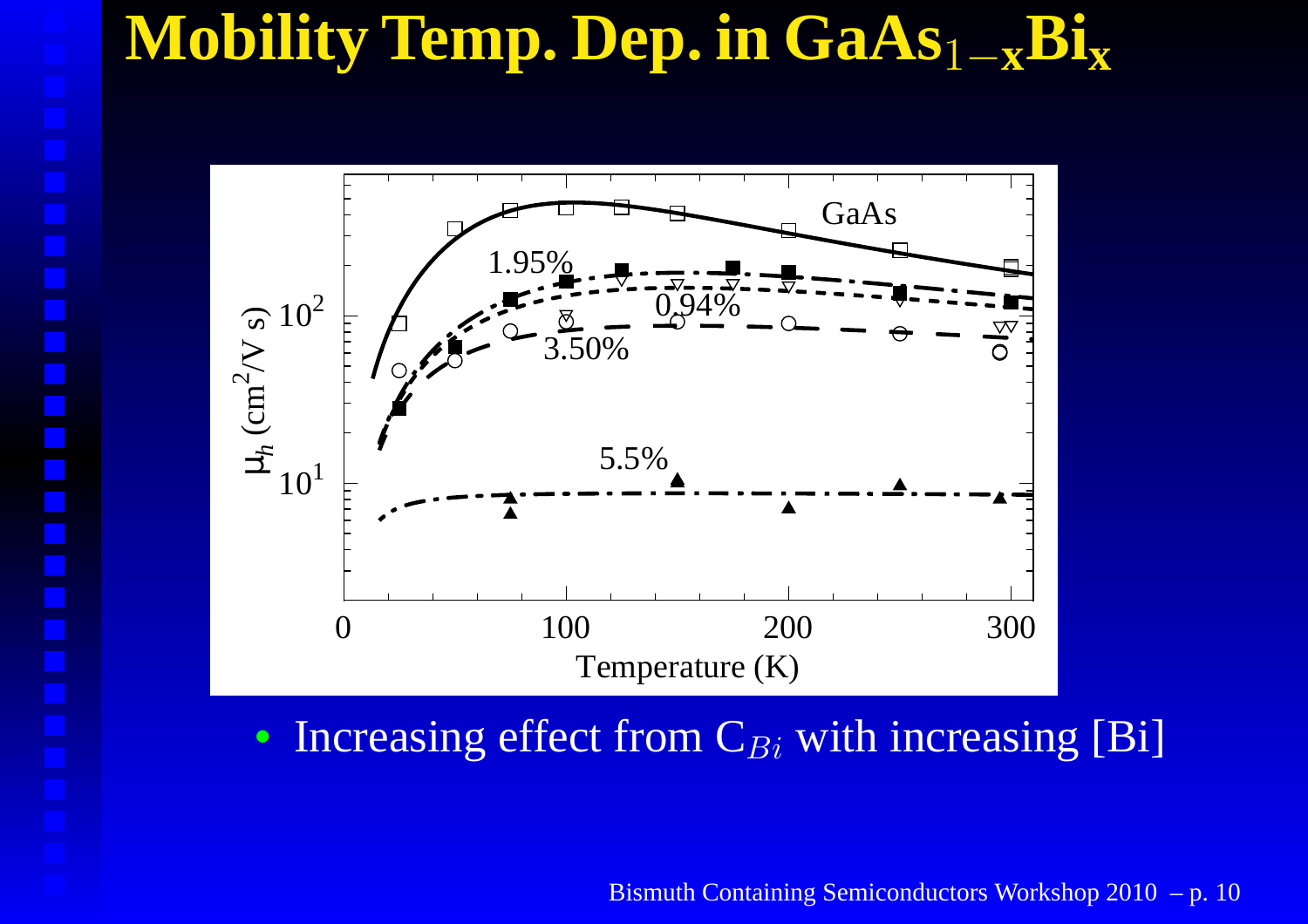### **Mobility Temp. Dep. in GaAs**1−**xBix**

| $[Bi]$ $(\%)$                                             | 0%                | 0.94%                      | 1.95%             | 3.5%            | 5.5% |
|-----------------------------------------------------------|-------------------|----------------------------|-------------------|-----------------|------|
| $\left[\frac{cm^2}{V~s}\right]$<br>$\overline{\mu(300K)}$ | 200               | 88                         | 100               | 60              | 8    |
| $\mathbf{C}_{ph}$                                         | $1.0 \times 10^6$ | $\overline{1.0\times}10^6$ | $1.0 \times 10^6$ | $1.0\times10^6$ |      |
| $C_I$                                                     | 0.9               | 0.28                       | 0.28              | 0.28            | 0.28 |
| $\mathbf{C}_{Bi}$                                         | -                 | 330                        | 570               | 130             | 9    |
|                                                           |                   |                            |                   |                 |      |
| isolated Bi $\sigma_{\rm m} = 0.2$ nm <sup>2</sup>        |                   |                            |                   | $2\Omega$       |      |

isolated Bi,  $\sigma_{\text{Bi}} = 0.2$  nm 2

Bismuth Containing Semiconductors Workshop 2010 – p. 11

2.0 nm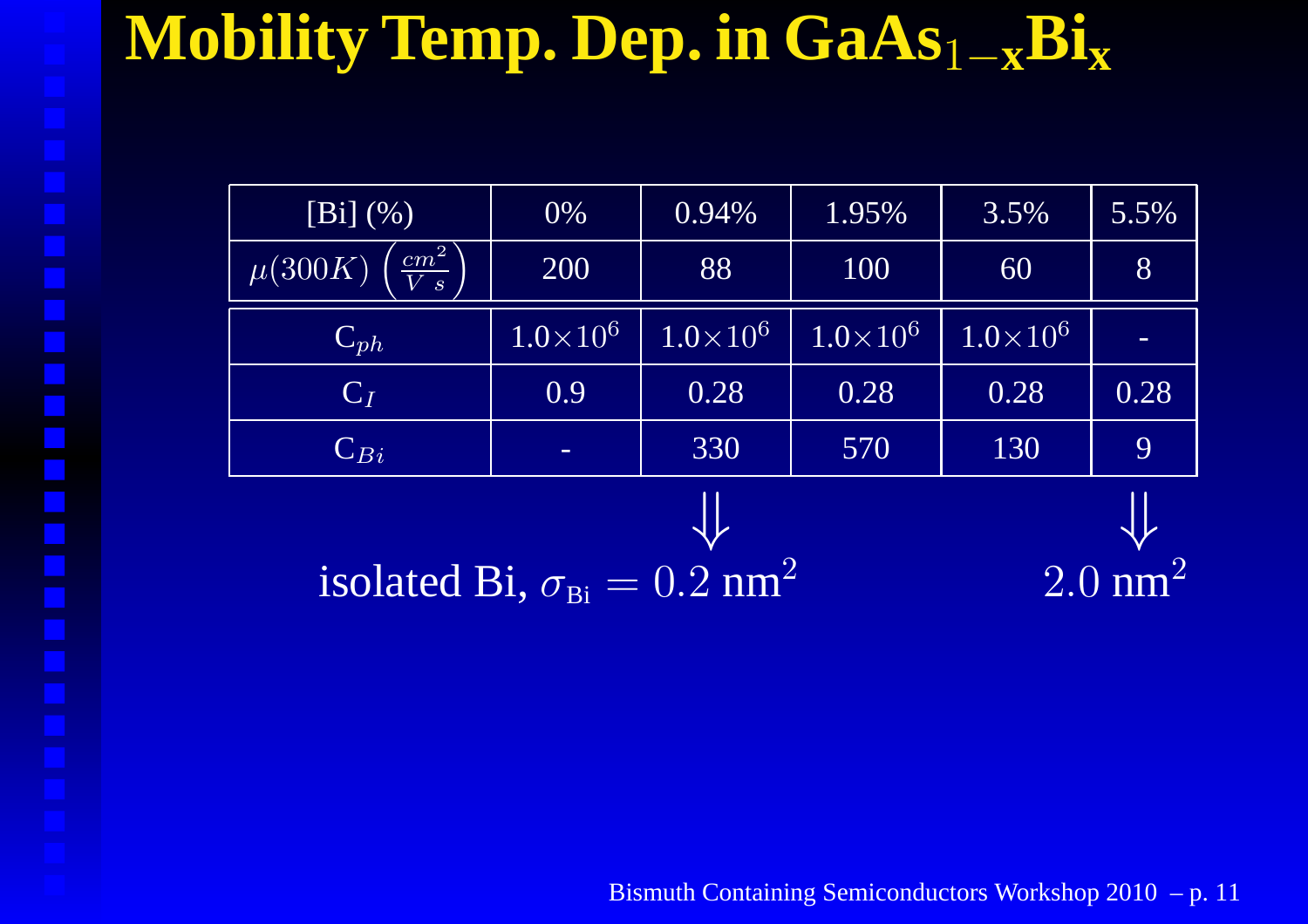# **Conclusions**

- Low temperature growth of GaAs with Bisurfactant shows no reduction in hole mobility
- Decreasing hole mobility for increasing [Bi] inGa $As_{1-x}Bi_x$  up to x= 5.5%
- Weaker effect than decreasing electron mobilityin  $GaN_xAs_{1-x}$
- Effect of Bi modeled with temperatureindependent term
- Estimated  $\sigma = 0.2$ -2.0 nm<sup>2</sup>